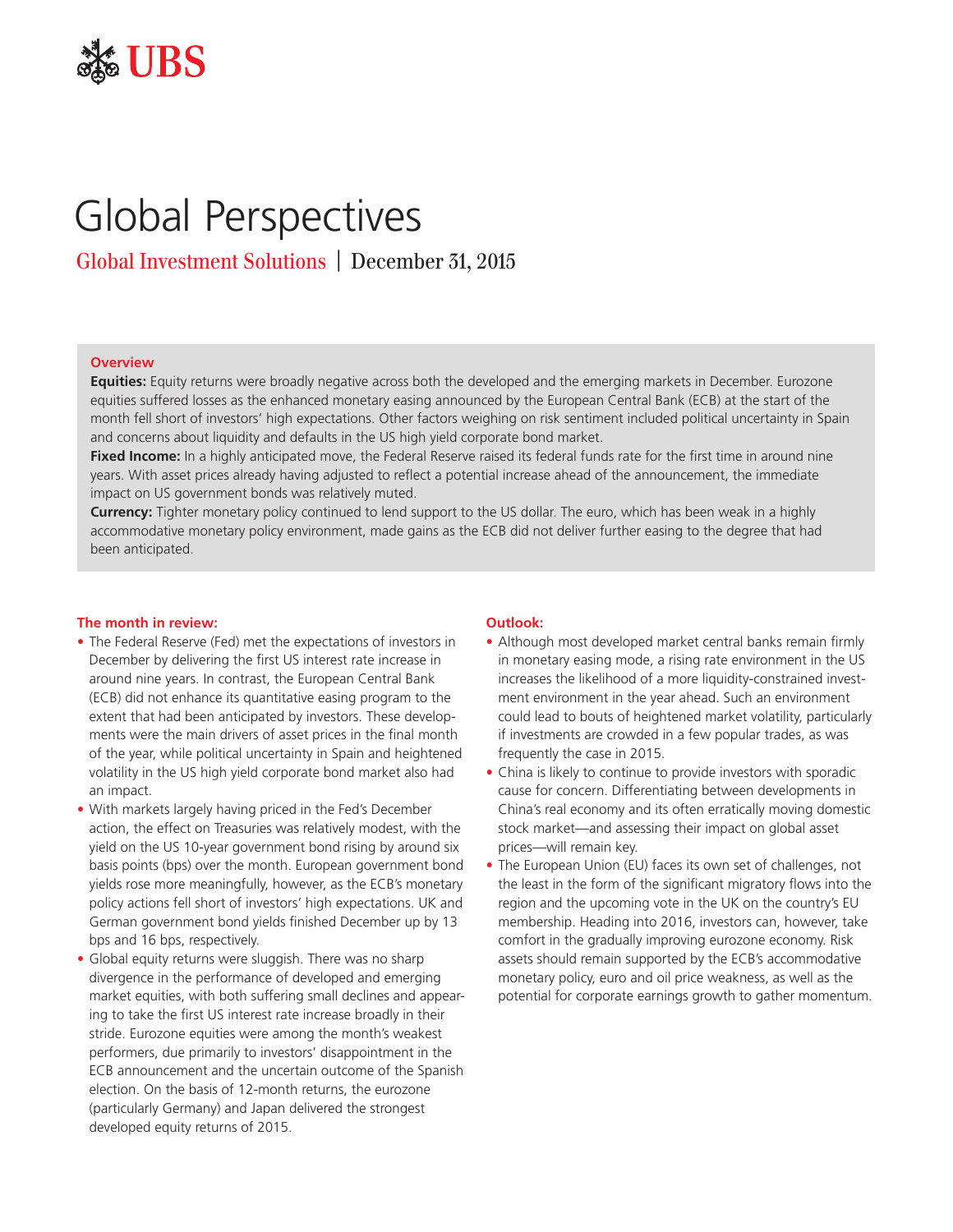## **Current views**<sup>1</sup>

Asset allocation and currency attractiveness based on fundamental valuation and market behavior analysis

|                                                  |                |                                                                                                                                                                                                                                                                                                                                                                                                                                                                                                                                                                                                                                                                                                                                                                                                                                                                                   |                                                                                                                                                                                                                                                                                                                                                                                                                                                                            |                                                                                                                                                                                                                                                                          | Overall signal $=$                                                                                                                                                                                                                                                                                                                                                                                                                                                                                                                                                                                                                               |                      |                   |                                                                                                                                |            |  |
|--------------------------------------------------|----------------|-----------------------------------------------------------------------------------------------------------------------------------------------------------------------------------------------------------------------------------------------------------------------------------------------------------------------------------------------------------------------------------------------------------------------------------------------------------------------------------------------------------------------------------------------------------------------------------------------------------------------------------------------------------------------------------------------------------------------------------------------------------------------------------------------------------------------------------------------------------------------------------|----------------------------------------------------------------------------------------------------------------------------------------------------------------------------------------------------------------------------------------------------------------------------------------------------------------------------------------------------------------------------------------------------------------------------------------------------------------------------|--------------------------------------------------------------------------------------------------------------------------------------------------------------------------------------------------------------------------------------------------------------------------|--------------------------------------------------------------------------------------------------------------------------------------------------------------------------------------------------------------------------------------------------------------------------------------------------------------------------------------------------------------------------------------------------------------------------------------------------------------------------------------------------------------------------------------------------------------------------------------------------------------------------------------------------|----------------------|-------------------|--------------------------------------------------------------------------------------------------------------------------------|------------|--|
|                                                  |                |                                                                                                                                                                                                                                                                                                                                                                                                                                                                                                                                                                                                                                                                                                                                                                                                                                                                                   |                                                                                                                                                                                                                                                                                                                                                                                                                                                                            |                                                                                                                                                                                                                                                                          |                                                                                                                                                                                                                                                                                                                                                                                                                                                                                                                                                                                                                                                  |                      |                   | $\blacktriangleright$ Negative<br>Positive                                                                                     |            |  |
|                                                  | <b>Overall</b> | Unattractive                                                                                                                                                                                                                                                                                                                                                                                                                                                                                                                                                                                                                                                                                                                                                                                                                                                                      |                                                                                                                                                                                                                                                                                                                                                                                                                                                                            |                                                                                                                                                                                                                                                                          | Neutral                                                                                                                                                                                                                                                                                                                                                                                                                                                                                                                                                                                                                                          |                      |                   | Attractive -                                                                                                                   |            |  |
| <b>Equities</b>                                  |                |                                                                                                                                                                                                                                                                                                                                                                                                                                                                                                                                                                                                                                                                                                                                                                                                                                                                                   | <b>UK</b>                                                                                                                                                                                                                                                                                                                                                                                                                                                                  |                                                                                                                                                                                                                                                                          | <b>US</b>                                                                                                                                                                                                                                                                                                                                                                                                                                                                                                                                                                                                                                        | Emerging             |                   | Japan                                                                                                                          |            |  |
|                                                  |                | Australia                                                                                                                                                                                                                                                                                                                                                                                                                                                                                                                                                                                                                                                                                                                                                                                                                                                                         |                                                                                                                                                                                                                                                                                                                                                                                                                                                                            |                                                                                                                                                                                                                                                                          | Switzerland                                                                                                                                                                                                                                                                                                                                                                                                                                                                                                                                                                                                                                      |                      |                   | eurozone                                                                                                                       |            |  |
| Fixed Income                                     |                | Japan<br>UK                                                                                                                                                                                                                                                                                                                                                                                                                                                                                                                                                                                                                                                                                                                                                                                                                                                                       |                                                                                                                                                                                                                                                                                                                                                                                                                                                                            |                                                                                                                                                                                                                                                                          |                                                                                                                                                                                                                                                                                                                                                                                                                                                                                                                                                                                                                                                  | eurozone<br>EMD US\$ |                   | Australia                                                                                                                      |            |  |
|                                                  |                | Switzerland                                                                                                                                                                                                                                                                                                                                                                                                                                                                                                                                                                                                                                                                                                                                                                                                                                                                       |                                                                                                                                                                                                                                                                                                                                                                                                                                                                            | <b>EMD</b> local                                                                                                                                                                                                                                                         |                                                                                                                                                                                                                                                                                                                                                                                                                                                                                                                                                                                                                                                  |                      | Corporates<br>US. |                                                                                                                                | High Yield |  |
|                                                  |                | <b>NZD</b>                                                                                                                                                                                                                                                                                                                                                                                                                                                                                                                                                                                                                                                                                                                                                                                                                                                                        |                                                                                                                                                                                                                                                                                                                                                                                                                                                                            |                                                                                                                                                                                                                                                                          | <b>AUD</b>                                                                                                                                                                                                                                                                                                                                                                                                                                                                                                                                                                                                                                       |                      | CAD               |                                                                                                                                | <b>JPY</b> |  |
| <b>Currencies</b>                                |                | <b>CHF</b>                                                                                                                                                                                                                                                                                                                                                                                                                                                                                                                                                                                                                                                                                                                                                                                                                                                                        |                                                                                                                                                                                                                                                                                                                                                                                                                                                                            |                                                                                                                                                                                                                                                                          |                                                                                                                                                                                                                                                                                                                                                                                                                                                                                                                                                                                                                                                  |                      |                   | EUR                                                                                                                            |            |  |
|                                                  |                |                                                                                                                                                                                                                                                                                                                                                                                                                                                                                                                                                                                                                                                                                                                                                                                                                                                                                   |                                                                                                                                                                                                                                                                                                                                                                                                                                                                            |                                                                                                                                                                                                                                                                          |                                                                                                                                                                                                                                                                                                                                                                                                                                                                                                                                                                                                                                                  | GBP                  |                   | <b>USD</b>                                                                                                                     |            |  |
| <b>Asset Class</b>                               |                | Overall signal                                                                                                                                                                                                                                                                                                                                                                                                                                                                                                                                                                                                                                                                                                                                                                                                                                                                    | <b>UBS Asset Management's viewpoint</b>                                                                                                                                                                                                                                                                                                                                                                                                                                    |                                                                                                                                                                                                                                                                          |                                                                                                                                                                                                                                                                                                                                                                                                                                                                                                                                                                                                                                                  |                      |                   |                                                                                                                                |            |  |
| <b>US Equities</b>                               |                |                                                                                                                                                                                                                                                                                                                                                                                                                                                                                                                                                                                                                                                                                                                                                                                                                                                                                   |                                                                                                                                                                                                                                                                                                                                                                                                                                                                            |                                                                                                                                                                                                                                                                          |                                                                                                                                                                                                                                                                                                                                                                                                                                                                                                                                                                                                                                                  |                      |                   | • Despite the relatively favorable domestic economic backdrop, the broader US equity market remains unattractive, in our view, |            |  |
|                                                  |                | primarily on valuation grounds.<br>• We held an equity relative value trade in the market, positioned long US small and mid caps versus large caps, but have now closed<br>this position due to our investment thesis being violated. While we had expected smaller- and medium-sized companies to be<br>targeted in an environment of increased mergers and acquisitions (M&A) activity, and to be more earnings generative than their<br>larger counterparts, this scenario did not play out as we had expected. In particular, US M&A activity in Q3 was mostly confined to<br>the large cap space.                                                                                                                                                                                                                                                                            |                                                                                                                                                                                                                                                                                                                                                                                                                                                                            |                                                                                                                                                                                                                                                                          |                                                                                                                                                                                                                                                                                                                                                                                                                                                                                                                                                                                                                                                  |                      |                   |                                                                                                                                |            |  |
| Global (Ex-US) Equities                          |                | • With the ECB stating that it is willing to provide further accommodation if necessary, the outlook for eurozone equities should<br>remain positive over the medium-to-long term. The asset class should continue to benefit from the ongoing eurozone economic<br>recovery. Data released shortly after month-end showed that eurozone output rose at the fastest rate in 41/2 years in the final quarter<br>of 2015 (Markit Eurozone PMI Composite Output Index).<br>• Our view on the Japanese equity market remains fairly positive—although slightly less so than before—based on companies' ability<br>to deliver solid earnings growth.                                                                                                                                                                                                                                   |                                                                                                                                                                                                                                                                                                                                                                                                                                                                            |                                                                                                                                                                                                                                                                          |                                                                                                                                                                                                                                                                                                                                                                                                                                                                                                                                                                                                                                                  |                      |                   |                                                                                                                                |            |  |
| <b>Emerging Markets</b><br><b>Equities</b>       |                | • After month-end, the China A-share market recorded a decline of 7% during the first trading day of 2016, bringing trading to a halt<br>under new rules. China H-shares fell by significantly less. We expect to see continued volatility in the domestic Chinese equity mar-<br>ket, but anticipate that authorities will manage the impact of the slowdown in economic growth by providing adequate support<br>through structural reforms and fiscal/monetary policy actions.<br>• We continue to hold our long China H-share (Hong Kong-listed) versus China A-share (mainland) position. We do not expect a re-<br>peat of the strong rally in the A-share market, with the Chinese government having accelerated efforts to move towards more open<br>capital accounts, while there are other initiatives to allow for more flexible capital movements in and out of China. |                                                                                                                                                                                                                                                                                                                                                                                                                                                                            |                                                                                                                                                                                                                                                                          |                                                                                                                                                                                                                                                                                                                                                                                                                                                                                                                                                                                                                                                  |                      |                   |                                                                                                                                |            |  |
| <b>US Bonds</b>                                  |                |                                                                                                                                                                                                                                                                                                                                                                                                                                                                                                                                                                                                                                                                                                                                                                                                                                                                                   |                                                                                                                                                                                                                                                                                                                                                                                                                                                                            |                                                                                                                                                                                                                                                                          | • The Fed raised the target range for the federal funds rate by 0.25%, to 0.25%-0.50%. Largely priced in by markets, the move was<br>taken as a sign of the Fed's confidence in the health of the US economy.<br>. We retain conviction in our long 10-year US Treasuries versus UK Gilts position. In our view, the spread between the Treasury and the<br>Gilt yields is too wide given that the Fed has raised rates in December and the Bank of England looks set to follow in 2016.                                                                                                                                                         |                      |                   |                                                                                                                                |            |  |
| Global (Ex-US) Bonds                             |                |                                                                                                                                                                                                                                                                                                                                                                                                                                                                                                                                                                                                                                                                                                                                                                                                                                                                                   |                                                                                                                                                                                                                                                                                                                                                                                                                                                                            |                                                                                                                                                                                                                                                                          | • Further divergence in the monetary policy trajectories of the Fed and the ECB continued to suppress eurozone government bond yields.<br>. In December, we converted our directional trade in peripheral eurozone government bonds into a relative one. This means that our<br>long Spanish, long Italian 30-year government bond positions are now versus 10-year German government bonds. We continue to<br>believe that these peripheral eurozone government bonds are attractively priced given that the Spanish and Italian economies are<br>recovering, and that there is room for spread compression.                                    |                      |                   |                                                                                                                                |            |  |
| <b>Investment Grade</b><br><b>Corporate Debt</b> |                |                                                                                                                                                                                                                                                                                                                                                                                                                                                                                                                                                                                                                                                                                                                                                                                                                                                                                   |                                                                                                                                                                                                                                                                                                                                                                                                                                                                            |                                                                                                                                                                                                                                                                          | • We continue to prefer investment grade credit over sovereign bonds, and overall duration remains low.<br>• The attractiveness of the investment grade segment of the market is primarily stemming from the positive carry, market liquidity and<br>capital flows as investors are taking the closest substitute to sell government bonds.                                                                                                                                                                                                                                                                                                      |                      |                   |                                                                                                                                |            |  |
| <b>High Yield Bonds</b>                          |                | <b>CONTRACTOR</b><br>ficient market.                                                                                                                                                                                                                                                                                                                                                                                                                                                                                                                                                                                                                                                                                                                                                                                                                                              |                                                                                                                                                                                                                                                                                                                                                                                                                                                                            |                                                                                                                                                                                                                                                                          | • The final quarter of the year saw credit spreads widen significantly amid concerns about liquidity and defaults, particularly in the US. In<br>our view, the current yield to worst of 5.2% in Europe could compensate appropriately for the potential liquidity risk inherent in the<br>asset class. US credit currently offers a yield to worst of 8.3%.<br>• Sector and regional allocation remains key as the ongoing impact of weaker oil prices may lead to higher default rates among energy<br>companies, which represent a higher weight in the index in the US, and increase the risk of retail outflows in a potentially demand-de- |                      |                   |                                                                                                                                |            |  |
| <b>Emerging Markets Debt</b>                     |                | • Our preference remains for US dollar- over local currency-denominated emerging market debt, in an environment of Fed rate rises on<br>in emerging markets is crucial.<br>ing economies.                                                                                                                                                                                                                                                                                                                                                                                                                                                                                                                                                                                                                                                                                         |                                                                                                                                                                                                                                                                                                                                                                                                                                                                            |                                                                                                                                                                                                                                                                          |                                                                                                                                                                                                                                                                                                                                                                                                                                                                                                                                                                                                                                                  |                      |                   |                                                                                                                                |            |  |
| US dollar                                        |                |                                                                                                                                                                                                                                                                                                                                                                                                                                                                                                                                                                                                                                                                                                                                                                                                                                                                                   |                                                                                                                                                                                                                                                                                                                                                                                                                                                                            | the horizon and weak global growth. In the US dollar debt market, a granular country-by-country assessment of economic conditions<br>• The prospect of further US dollar strengthening provides a headwind for the local currency-denominated debt markets in the emerg- |                                                                                                                                                                                                                                                                                                                                                                                                                                                                                                                                                                                                                                                  |                      |                   |                                                                                                                                |            |  |
| Local currency                                   |                |                                                                                                                                                                                                                                                                                                                                                                                                                                                                                                                                                                                                                                                                                                                                                                                                                                                                                   |                                                                                                                                                                                                                                                                                                                                                                                                                                                                            |                                                                                                                                                                                                                                                                          |                                                                                                                                                                                                                                                                                                                                                                                                                                                                                                                                                                                                                                                  |                      |                   |                                                                                                                                |            |  |
| Currency                                         |                |                                                                                                                                                                                                                                                                                                                                                                                                                                                                                                                                                                                                                                                                                                                                                                                                                                                                                   | . Although the USD is likely to continue strengthening on account of tighter Fed policy, our preference remains for the Japanese yen.<br>• Our long positions in the yen versus both the USD and the euro contributed positively in December. Japan's Q3 GDP was revised<br>upwards, and the Bank of Japan made a technical adjustment to its quantitative and qualitative easing program that makes further<br>expansion in its size less likely in the immediate future. |                                                                                                                                                                                                                                                                          |                                                                                                                                                                                                                                                                                                                                                                                                                                                                                                                                                                                                                                                  |                      |                   |                                                                                                                                |            |  |

<sup>1</sup> Source: UBS Asset Management. As of December 31, 2015.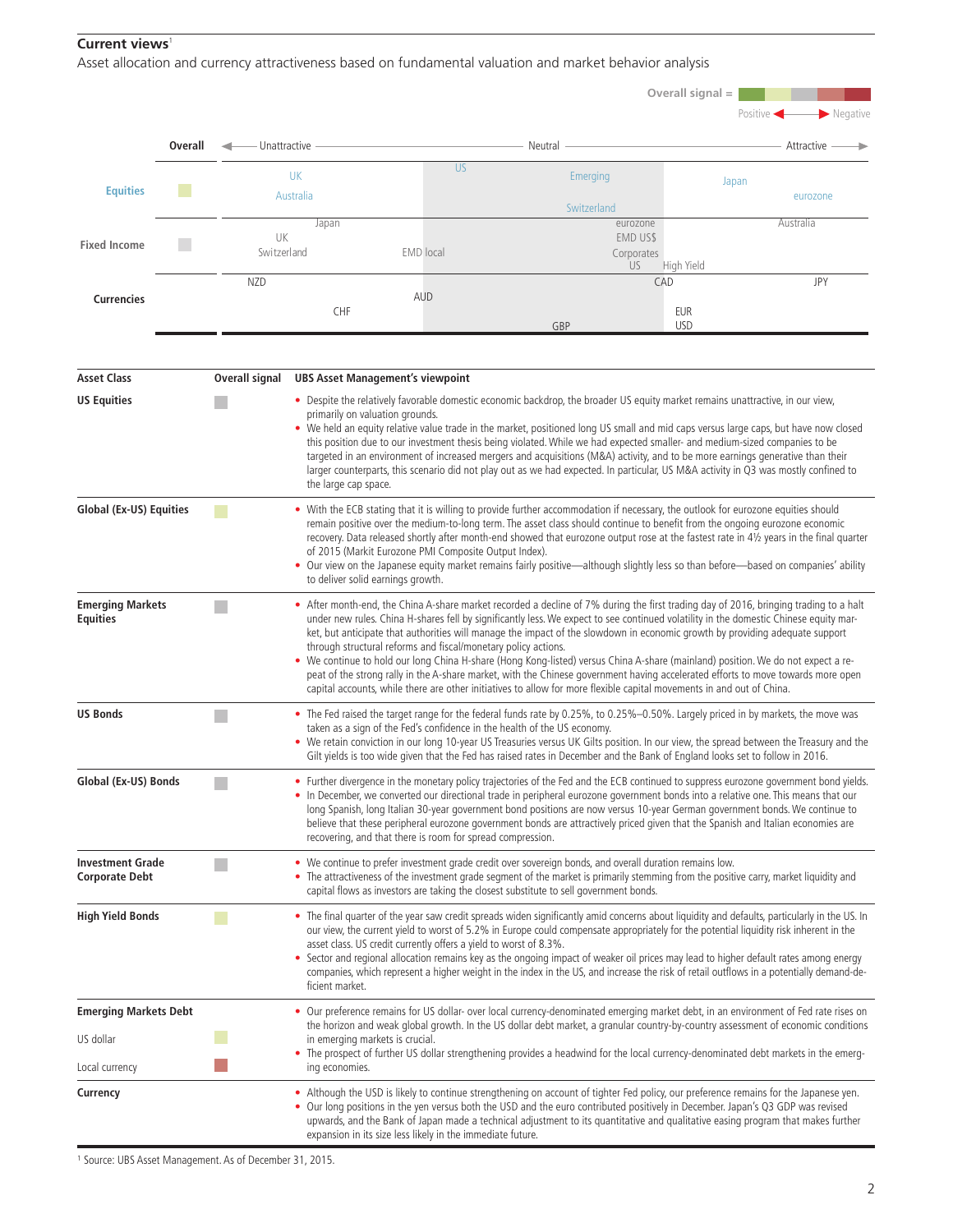## **Valuations plus one or more market behavior indicators provide an overall signal**



## **US Equities example as of December 31, 2015** Valuation and market behavior indicators at work

**Overall signal =** Positive Negative **Overall signal** Valuation **+** Market themes **+** Momentum **+** Market stress **+** Macroeconomic  $\uparrow$  Market themes  $\uparrow$  **+** Momentum **+** Market stress  $\uparrow$  + Macroeconomic = Neutral Neutral Neutral Neutral Negative Neutral P.  $\mathcal{L}_{\mathcal{A}}$ H. 

**Note: The contribution each component has to the overall signal will vary from month to month.**